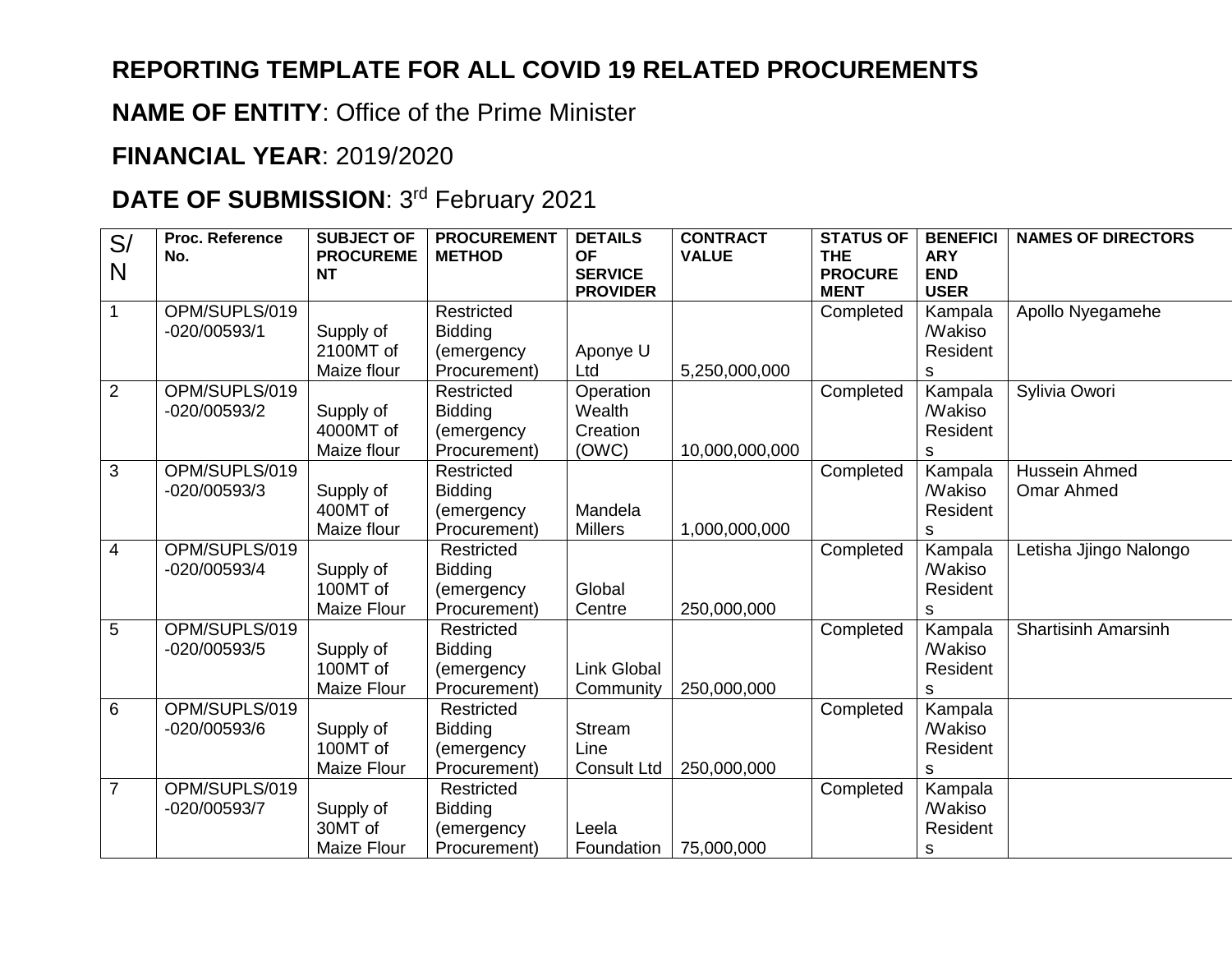| 8  | OPM/SUPLS/019 |                    | Restricted     |                    |             | Completed | Kampala              | David Ainebyona   |
|----|---------------|--------------------|----------------|--------------------|-------------|-----------|----------------------|-------------------|
|    | -020/00593/8  | Supply of          | <b>Bidding</b> |                    |             |           | <b><i>Makiso</i></b> |                   |
|    |               | 100MT of           | (emergency     | Serumaga           |             |           | Resident             |                   |
|    |               | Maize Flour        | Procurement)   | & Brothers         | 250,000,000 |           | s                    |                   |
| 9  | OPM/SUPLS/019 |                    | Restricted     |                    |             | Completed | Kampala              |                   |
|    | -020/00593/9  | Supply of          | <b>Bidding</b> |                    |             |           | <b><i>Makiso</i></b> |                   |
|    |               | 100MT of           | (emergency     |                    |             |           | Resident             |                   |
|    |               | <b>Maize Flour</b> | Procurement)   | Prona Co.          | 250,000,000 |           | s                    |                   |
| 10 | OPM/SUPLS/019 |                    | Restricted     |                    |             | Completed | Kampala              | David Zhao        |
|    | -020/00593/10 |                    |                |                    |             |           | <b><i>Makiso</i></b> |                   |
|    |               | Supply of          | <b>Bidding</b> |                    |             |           |                      |                   |
|    |               | 100MT of           | (emergency     | Olympic            |             |           | Resident             |                   |
|    |               | Maize Flour        | Procurement)   | <b>Milling Ltd</b> | 250,000,000 |           | s                    |                   |
| 11 | OPM/SUPLS/019 |                    | Restricted     |                    |             | Completed | Kampala              | Mulwana Koga      |
|    | -020/00593/11 | Supply of          | <b>Bidding</b> |                    |             |           | <b><i>Makiso</i></b> |                   |
|    |               | 100MT of           | (emergency     | Sydrd              |             |           | Resident             |                   |
|    |               | Maize Flour        | Procurement)   | Group Ltd          | 250,000,000 |           | S                    |                   |
| 12 | OPM/SUPLS/019 |                    | Restricted     |                    |             | Completed | Kampala              | Mukasa N. Phoebe  |
|    | -020/00593/12 | Supply of          | <b>Bidding</b> |                    |             |           | <b>Makiso</b>        |                   |
|    |               | 100MT of           | (emergency     |                    |             |           | Resident             |                   |
|    |               | Maize Flour        | Procurement)   | <b>Bright Star</b> | 250,000,000 |           | s                    |                   |
| 13 | OPM/SUPLS/019 |                    | Restricted     |                    |             | Completed | Kampala              | Nassuna Jamilah   |
|    | -020/00593/13 | Supply of          | <b>Bidding</b> |                    |             |           | <b><i>Makiso</i></b> |                   |
|    |               | 100MT of           | (emergency     | A.S.B ent          |             |           | Resident             |                   |
|    |               | Maize Flour        | Procurement)   | Itd                | 250,000,000 |           |                      |                   |
|    | OPM/SUPLS/019 |                    |                |                    |             |           | s                    |                   |
| 14 |               |                    | Restricted     |                    |             | Completed | Kampala              | Lukyamuzi Rayan   |
|    | -020/00593/14 | Supply of          | <b>Bidding</b> |                    |             |           | <b><i>Makiso</i></b> |                   |
|    |               | 100MT of           | (emergency     | Dakakyu            |             |           | Resident             |                   |
|    |               | Maize Flour        | Procurement)   | ent. Itd           | 250,000,000 |           | s                    |                   |
| 15 | OPM/SUPLS/019 |                    | Restricted     |                    |             | Completed | Kampala              | Jamil Katongole   |
|    | -020/00593/15 | Supply of          | <b>Bidding</b> | Maholo             |             |           | <b>Makiso</b>        |                   |
|    |               | 100MT of           | (emergency     | investment         |             |           | Resident             |                   |
|    |               | Maize Flour        | Procurement)   | Itd                | 250,000,000 |           | S                    |                   |
| 16 | OPM/SUPLS/019 |                    | Restricted     |                    |             | Completed | Kampala              | Namulindwa Shamim |
|    | -020/00593/16 | Supply of          | <b>Bidding</b> | Mulefu &           |             |           | <b>Makiso</b>        |                   |
|    |               | 100MT of           | (emergency     | sons               |             |           | Resident             |                   |
|    |               | Maize Flour        | Procurement)   | enterprises        | 250,000,000 |           | $\mathsf S$          |                   |
| 17 | OPM/SUPLS/019 |                    |                |                    |             | Completed | Kampala              | Kawesi Dauda      |
|    | -020/00593/17 |                    |                |                    |             |           | <b>Makiso</b>        |                   |
|    |               |                    | Restricted     |                    |             |           |                      |                   |
|    |               | Supply of          | <b>Bidding</b> | Kawesi             |             |           | Resident             |                   |
|    |               | 100MT of           | (emergency     | Dauda &            |             |           | s                    |                   |
|    |               | Maize Flour        | Procurement)   | sons               | 250,000,000 |           |                      |                   |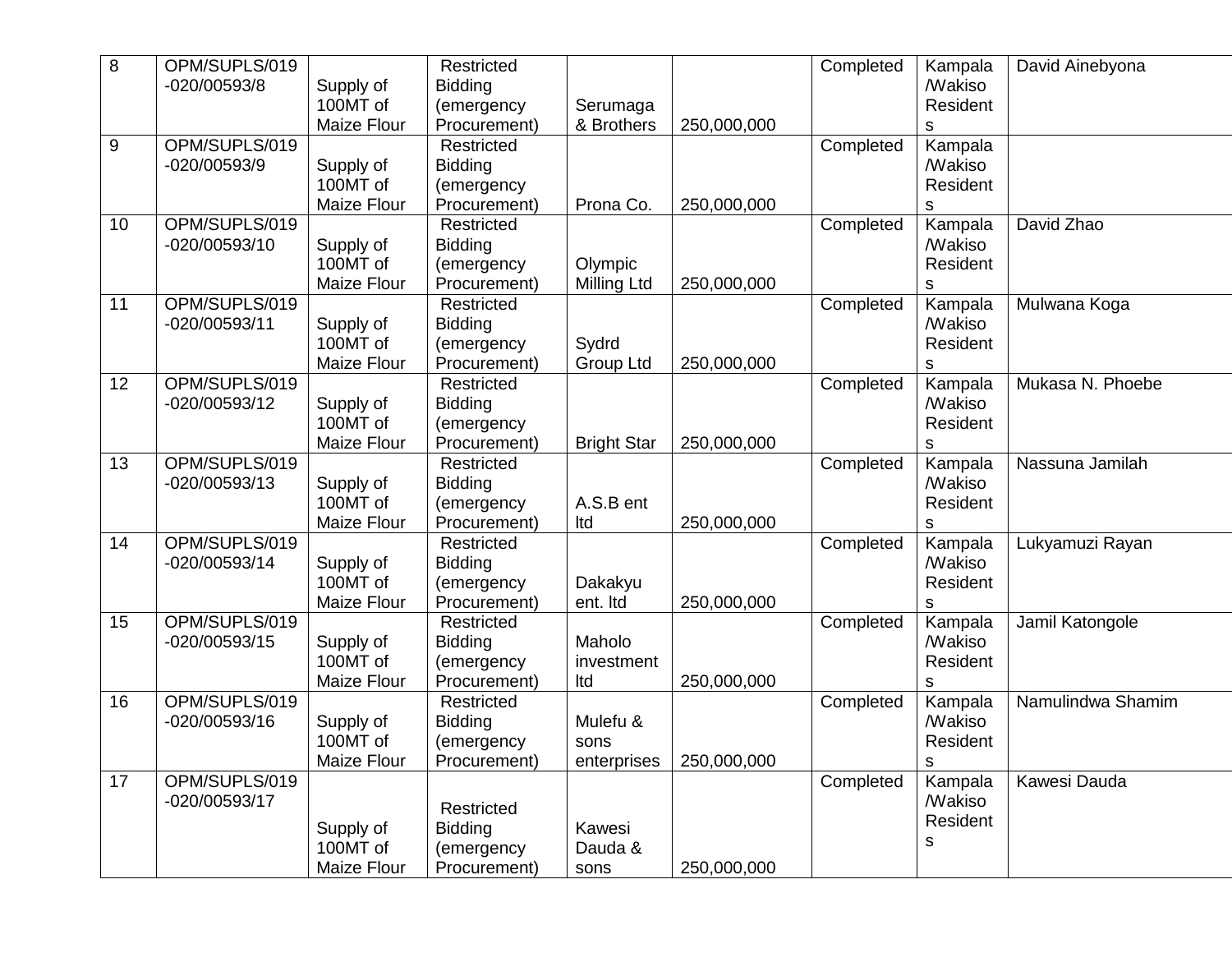| $\overline{18}$ | OPM/SUPLS/019 |                    | Restricted     |               |             | Completed | Kampala              | Kagwa Nsubuga Sulaiman |
|-----------------|---------------|--------------------|----------------|---------------|-------------|-----------|----------------------|------------------------|
|                 | -020/00593/18 | Supply of          | <b>Bidding</b> | Kansu         |             |           | <b>Makiso</b>        |                        |
|                 |               | 100MT of           | (emergency     | general       |             |           | Resident             |                        |
|                 |               | Maize Flour        | Procurement)   | traders Itd   | 250,000,000 |           | S                    |                        |
| 19              | OPM/SUPLS/019 |                    | Restricted     |               |             | Completed | Kampala              |                        |
|                 | -020/00593/19 | Supply of          | <b>Bidding</b> | <b>Bimara</b> |             |           | <b>Makiso</b>        |                        |
|                 |               | 100MT of           | (emergency     | Enterprises   |             |           | Resident             |                        |
|                 |               | <b>Maize Flour</b> | Procurement)   | Ltd           | 250,000,000 |           | S                    |                        |
| 20              | OPM/SUPLS/019 |                    | Restricted     |               |             | Completed | Kampala              | Namusoke Zahara        |
|                 | -020/00593/20 | Supply of          | <b>Bidding</b> |               |             |           | <b>Makiso</b>        |                        |
|                 |               | 100MT of           | (emergency     |               |             |           | Resident             |                        |
|                 |               | Maize Flour        | Procurement)   | Mjz ent Itd   | 250,000,000 |           | S                    |                        |
| 21              | OPM/SUPLS/019 |                    | Restricted     |               |             | Completed | Kampala              | <b>Bulondo Ibrahim</b> |
|                 | -020/00593/21 | Supply of          | Bidding        | Bulondo's     |             |           | <b>Makiso</b>        |                        |
|                 |               | 100MT of           | (emergency     | apartment     |             |           | Resident             |                        |
|                 |               | Maize Flour        | Procurement)   | Itd           | 250,000,000 |           | S                    |                        |
| 22              | OPM/SUPLS/019 |                    | Restricted     |               |             | Completed | Kampala              | Nambi Angella          |
|                 | -020/00593/22 | Supply of          | <b>Bidding</b> | Jemuka        |             |           | <b>Makiso</b>        |                        |
|                 |               | 100MT of           | (emergency     | trading       |             |           | Resident             |                        |
|                 |               | Maize Flour        | Procurement)   | stores        | 250,000,000 |           | S                    |                        |
| 23              | OPM/SUPLS/019 |                    | Restricted     |               |             | Completed | Kampala              | Ssebulondo Fahad       |
|                 | -020/00593/23 | Supply of          | Bidding        | Londohad      |             |           | <b>Makiso</b>        |                        |
|                 |               | 100MT of           | (emergency     | general       |             |           | Resident             |                        |
|                 |               | Maize Flour        | Procurement)   | traders       | 250,000,000 |           | S                    |                        |
| 24              | OPM/SUPLS/019 |                    | Restricted     |               |             | Completed | Kampala              | Naggayi Husna          |
|                 | -020/00593/24 | Supply of          | <b>Bidding</b> | Husna         |             |           | <b><i>Makiso</i></b> |                        |
|                 |               | 100MT of           | (emergency     | trading       |             |           | Resident             |                        |
|                 |               | Maize Flour        | Procurement)   | store         | 250,000,000 |           | S                    |                        |
| 25              | OPM/SUPLS/019 |                    | Restricted     |               |             | Completed | Kampala              | Gawanye Maurice        |
|                 | -020/00593/25 | Supply of          | <b>Bidding</b> |               |             |           | <b>Makiso</b>        |                        |
|                 |               | 100MT of           | (emergency     | Gawanye       |             |           | Resident             |                        |
|                 |               | Maize Flour        | Procurement)   | gen. ent      | 250,000,000 |           | S                    |                        |
| 26              | OPM/SUPLS/019 |                    | Restricted     |               |             | Completed | Kampala              | Nabirye Eunice         |
|                 | -020/00593/26 | Supply of          | <b>Bidding</b> |               |             |           | <b><i>Makiso</i></b> |                        |
|                 |               | 100MT of           | (emergency     | Pek paints    |             |           | Resident             |                        |
|                 |               | Maize Flour        | Procurement)   | ent Itd       | 250,000,000 |           | S                    |                        |
| 27              | OPM/SUPLS/019 |                    | Restricted     |               |             | Completed | Kampala              | Jauharah Ndagire       |
|                 | -020/00593/27 | Supply of          | <b>Bidding</b> |               |             |           | <b><i>Makiso</i></b> |                        |
|                 |               | 100MT of           | (emergency     | Mbalaba       |             |           | Resident             |                        |
|                 |               | Maize Flour        | Procurement)   | ent Itd       | 250,000,000 |           | S                    |                        |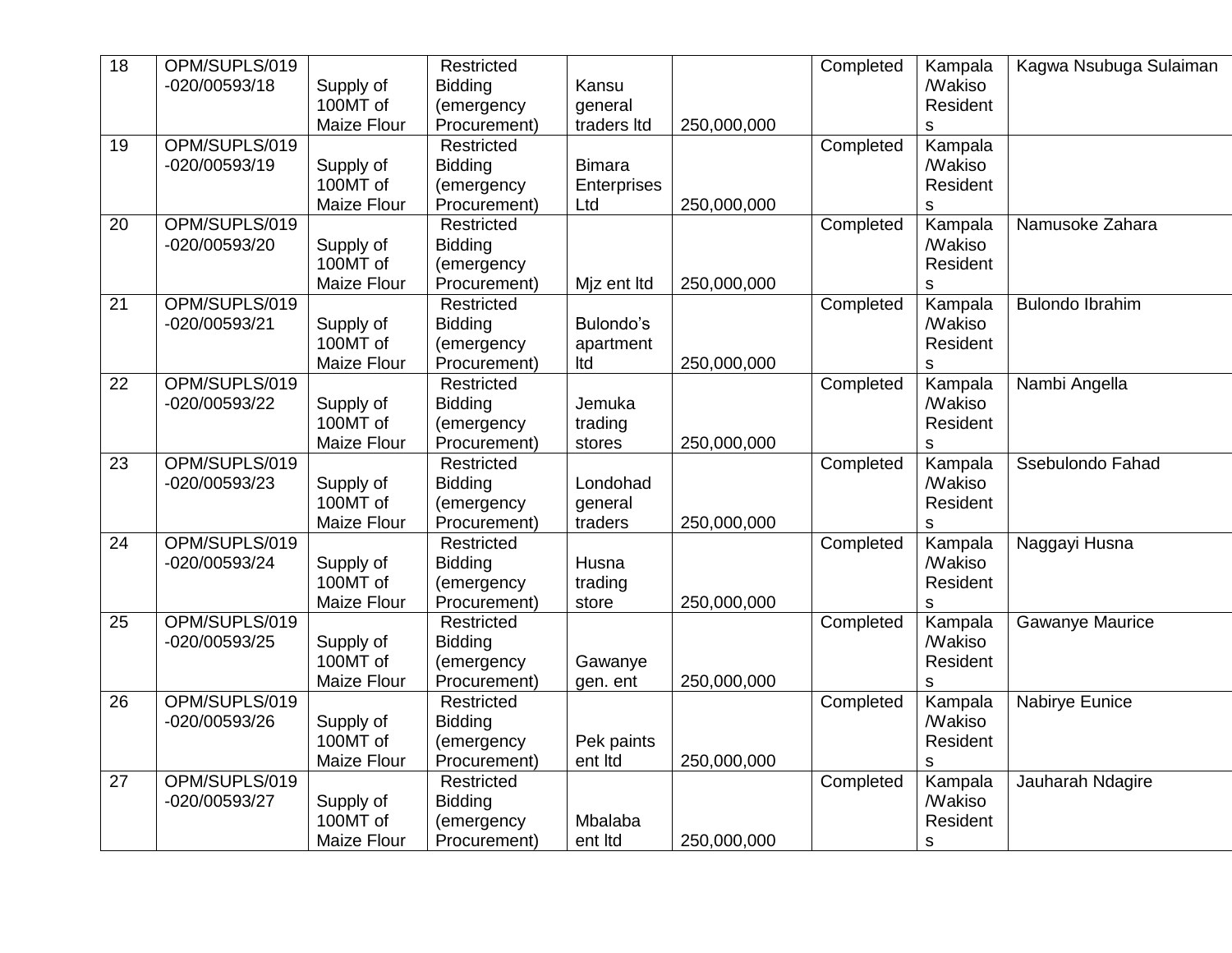| 28 | OPM/SUPLS/019 |             | Restricted     |             |             | Completed | Kampala              | Nalwanga Shakira   |
|----|---------------|-------------|----------------|-------------|-------------|-----------|----------------------|--------------------|
|    | -020/00593/28 | Supply of   | <b>Bidding</b> | Wanja       |             |           | <b><i>Makiso</i></b> |                    |
|    |               | 100MT of    | (emergency     | enterprises |             |           | Resident             |                    |
|    |               | Maize Flour | Procurement)   |             | 250,000,000 |           | s                    |                    |
| 29 | OPM/SUPLS/019 |             | Restricted     |             |             | Completed | Kampala              | Ssewanyana Richard |
|    | -020/00593/29 | Supply of   | <b>Bidding</b> |             |             |           | <b>Makiso</b>        |                    |
|    |               | 100MT of    | (emergency     | <b>Rich</b> |             |           | Resident             |                    |
|    |               | Maize Flour | Procurement)   | enterprises | 250,000,000 |           | $\mathbb S$          |                    |
| 30 | OPM/SUPLS/019 |             | Restricted     |             |             | Completed | Kampala              |                    |
|    | -020/00593/30 | Supply of   | <b>Bidding</b> |             |             |           | <b>Makiso</b>        |                    |
|    |               | 100MT of    | (emergency     | Maliaka     |             |           | Resident             |                    |
|    |               | Maize Flour | Procurement)   | enterprises | 250,000,000 |           | s                    |                    |
| 31 | OPM/SUPLS/019 |             | Restricted     |             |             | Completed | Kampala              |                    |
|    | -020/00593/31 | Supply of   | <b>Bidding</b> |             |             |           | <b>Makiso</b>        |                    |
|    |               | 100MT of    | (emergency     | Mulalo      |             |           | Resident             |                    |
|    |               | Maize Flour | Procurement)   | stores Itd  | 250,000,000 |           |                      |                    |
| 32 | OPM/SUPLS/019 |             | Restricted     |             |             |           | s                    |                    |
|    |               |             |                |             |             | Completed | Kampala              |                    |
|    | -020/00593/32 | Supply of   | <b>Bidding</b> | Office      |             |           | <b>Makiso</b>        |                    |
|    |               | 100MT of    | (emergency     | world       |             |           | Resident             |                    |
|    |               | Maize Flour | Procurement)   | supply ltd  | 250,000,000 |           | $\mathsf{s}$         |                    |
| 33 | OPM/SUPLS/019 |             | Restricted     |             |             | Completed | Kampala              |                    |
|    | -020/00593/33 | Supply of   | <b>Bidding</b> |             |             |           | <b>Makiso</b>        |                    |
|    |               | 100MT of    | (emergency     | Seka &      |             |           | Resident             |                    |
|    |               | Maize Flour | Procurement)   | charl Itd   | 250,000,000 |           | s                    |                    |
| 34 | OPM/SUPLS/019 |             | Restricted     |             |             | Completed | Kampala              | Tusubira Joseph    |
|    | -020/00593/34 | Supply of   | Bidding        | Watujo      |             |           | <b>Makiso</b>        |                    |
|    |               | 100MT of    | (emergency     | agro        |             |           | Resident             |                    |
|    |               | Maize Flour | Procurement)   | produce Itd | 250,000,000 |           | S.                   |                    |
| 35 | OPM/SUPLS/019 |             | Restricted     |             |             | Completed | Kampala              |                    |
|    | -020/00593/35 | Supply of   | <b>Bidding</b> |             |             |           | <b><i>Makiso</i></b> |                    |
|    |               | 100MT of    | (emergency     | Rural       |             |           | Resident             |                    |
|    |               | Maize Flour | Procurement)   | enterprises | 250,000,000 |           | s                    |                    |
| 36 | OPM/SUPLS/019 |             | Restricted     |             |             | Completed | Kampala              | Ssebanakitta J     |
|    | -020/00593/36 | Supply of   | Bidding        |             |             |           | <b>Makiso</b>        |                    |
|    |               | 100MT of    | (emergency     | Jamex       |             |           | Resident             |                    |
|    |               | Maize Flour | Procurement)   | millers     | 250,000,000 |           | s                    |                    |
| 37 | OPM/SUPLS/019 |             | Restricted     |             |             | Completed | Kampala              | Namuddu Nusurah    |
|    | -020/00593/37 | Supply of   | <b>Bidding</b> |             |             |           | <b>Makiso</b>        |                    |
|    |               | 100MT of    | (emergency     |             |             |           | Resident             |                    |
|    |               | Maize Flour | Procurement)   | Nansy       | 250,000,000 |           | $\mathbb S$          |                    |
|    |               |             |                |             |             |           |                      |                    |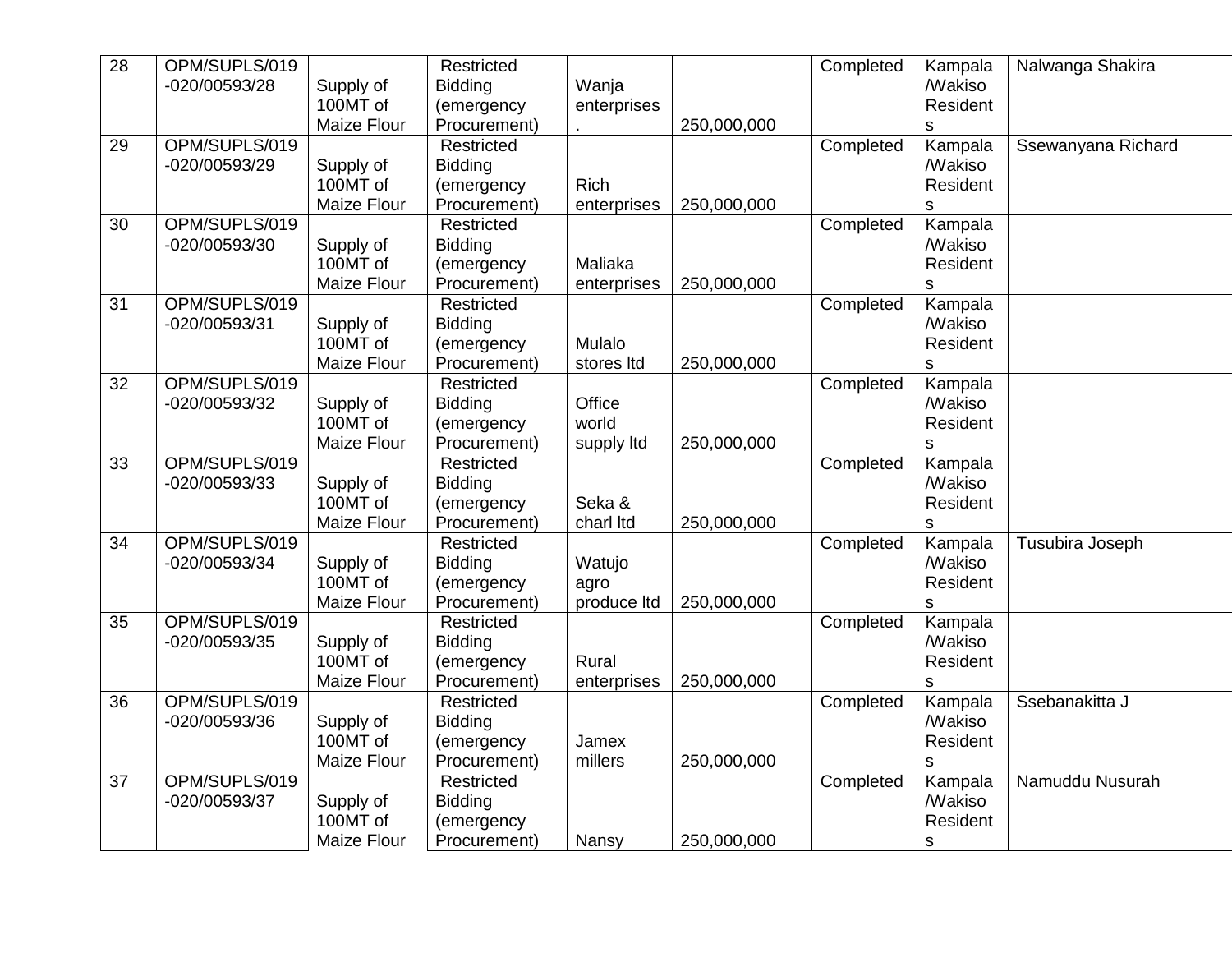| $\overline{38}$ | OPM/SUPLS/019 |                       | Restricted     |                 |             | Completed | Kampala                         | Nalwoga S.            |
|-----------------|---------------|-----------------------|----------------|-----------------|-------------|-----------|---------------------------------|-----------------------|
|                 | -020/00593/38 | Supply of             | <b>Bidding</b> | Ssemilali       |             |           | <b>Makiso</b>                   |                       |
|                 |               | 100MT of              | (emergency     | trading         |             |           | Resident                        |                       |
|                 |               | Maize Flour           | Procurement)   | company         | 250,000,000 |           | $\mathsf S$                     |                       |
| 39              | OPM/SUPLS/019 |                       | Restricted     |                 |             | Completed | Kampala                         | Jesca Kashumba        |
|                 | -020/00593/39 | Supply of             | Bidding        |                 |             |           | <b><i>Makiso</i></b>            |                       |
|                 |               | 100MT of              | (emergency     |                 |             |           | Resident                        |                       |
|                 |               | <b>Maize Flour</b>    | Procurement)   | <b>Mmacks</b>   | 250,000,000 |           | s                               |                       |
| 40              | OPM/SUPLS/019 |                       | Restricted     |                 |             | Completed | Kampala                         |                       |
|                 | -020/00593/40 | Supply of             | <b>Bidding</b> | Novella         |             |           | <b><i>Makiso</i></b>            |                       |
|                 |               | 100MT of              | (emergency     | internation     |             |           | Resident                        |                       |
|                 |               | <b>Maize Flour</b>    | Procurement)   | al Itd          | 250,000,000 |           | S                               |                       |
| 41              | OPM/SUPLS/019 |                       | Restricted     | Double          |             | Completed | Kampala                         | Ajok Irene            |
|                 | -020/00593/41 | Supply of             | <b>Bidding</b> | way             |             |           | <b>Makiso</b>                   |                       |
|                 |               | 100MT of              | (emergency     | general         |             |           | Resident                        |                       |
|                 |               | Maize Flour           | Procurement)   | supply ltd      | 250,000,000 |           |                                 |                       |
| 42              | OPM/SUPLS/019 |                       | Restricted     |                 |             | Completed | S                               | Lanyoro Winnie        |
|                 | -020/00593/42 |                       | Bidding        | Produce         |             |           | Kampala<br><b><i>Makiso</i></b> |                       |
|                 |               | Supply of<br>100MT of |                | centre          |             |           |                                 |                       |
|                 |               |                       | (emergency     |                 |             |           | Resident                        |                       |
|                 |               | Maize Flour           | Procurement)   | enterprises     | 250,000,000 |           | S                               |                       |
| 43              | OPM/SUPLS/019 |                       | Restricted     |                 |             | Completed | Kampala                         | Ssebanakitta Ramathan |
|                 | -020/00593/43 | Supply of             | <b>Bidding</b> | <b>Busagazi</b> |             |           | <b><i>Makiso</i></b>            |                       |
|                 |               | 100MT of              | (emergency     | grain           |             |           | Resident                        |                       |
|                 |               | Maize Flour           | Procurement)   | millers Itd     | 250,000,000 |           | $\mathsf S$                     |                       |
| 44              | OPM/SUPLS/019 |                       | Restricted     |                 |             | Completed | Kampala                         | Mwanje Robert         |
|                 | -020/00593/44 | Supply of             | <b>Bidding</b> | Tonga           |             |           | <b><i>Makiso</i></b>            |                       |
|                 |               | 100MT of              | (emergency     | Investment      |             |           | Resident                        |                       |
|                 |               | Maize Flour           | Procurement)   | s Ltd           | 250,000,000 |           | $\mathsf S$                     |                       |
| 45              | OPM/SUPLS/019 |                       | Restricted     | Knowledge       |             | Completed | Kampala                         | Kemigisha Stellah     |
|                 | -020/00593/45 | Supply of             | <b>Bidding</b> | edge            |             |           | <b>Makiso</b>                   |                       |
|                 |               | 100MT of              | (emergency     | investment      |             |           | Resident                        |                       |
|                 |               | Maize Flour           | Procurement)   | limited         | 250,000,000 |           | $\mathsf S$                     |                       |
| 46              | OPM/SUPLS/019 |                       | Restricted     |                 |             | Completed | Kampala                         |                       |
|                 | -020/00593/46 | Supply of             | Bidding        | Link            |             |           | <b><i>Makiso</i></b>            |                       |
|                 |               | 100MT of              | (emergency     | internation     |             |           | Resident                        |                       |
|                 |               | Maize Flour           | Procurement)   | al (u) Itd      | 250,000,000 |           | s                               |                       |
| 47              | OPM/SUPLS/019 |                       | Restricted     |                 |             | Completed | Kampala                         | Byamukama Godfrey     |
|                 | -020/00593/47 | Supply of             | <b>Bidding</b> |                 |             |           | <b><i>Makiso</i></b>            |                       |
|                 |               | 100MT of              | (emergency     | <b>Bakamu</b>   |             |           | Resident                        |                       |
|                 |               | Maize Flour           | Procurement)   | investment      | 250,000,000 |           | $\mathbb S$                     |                       |
|                 |               |                       |                |                 |             |           |                                 |                       |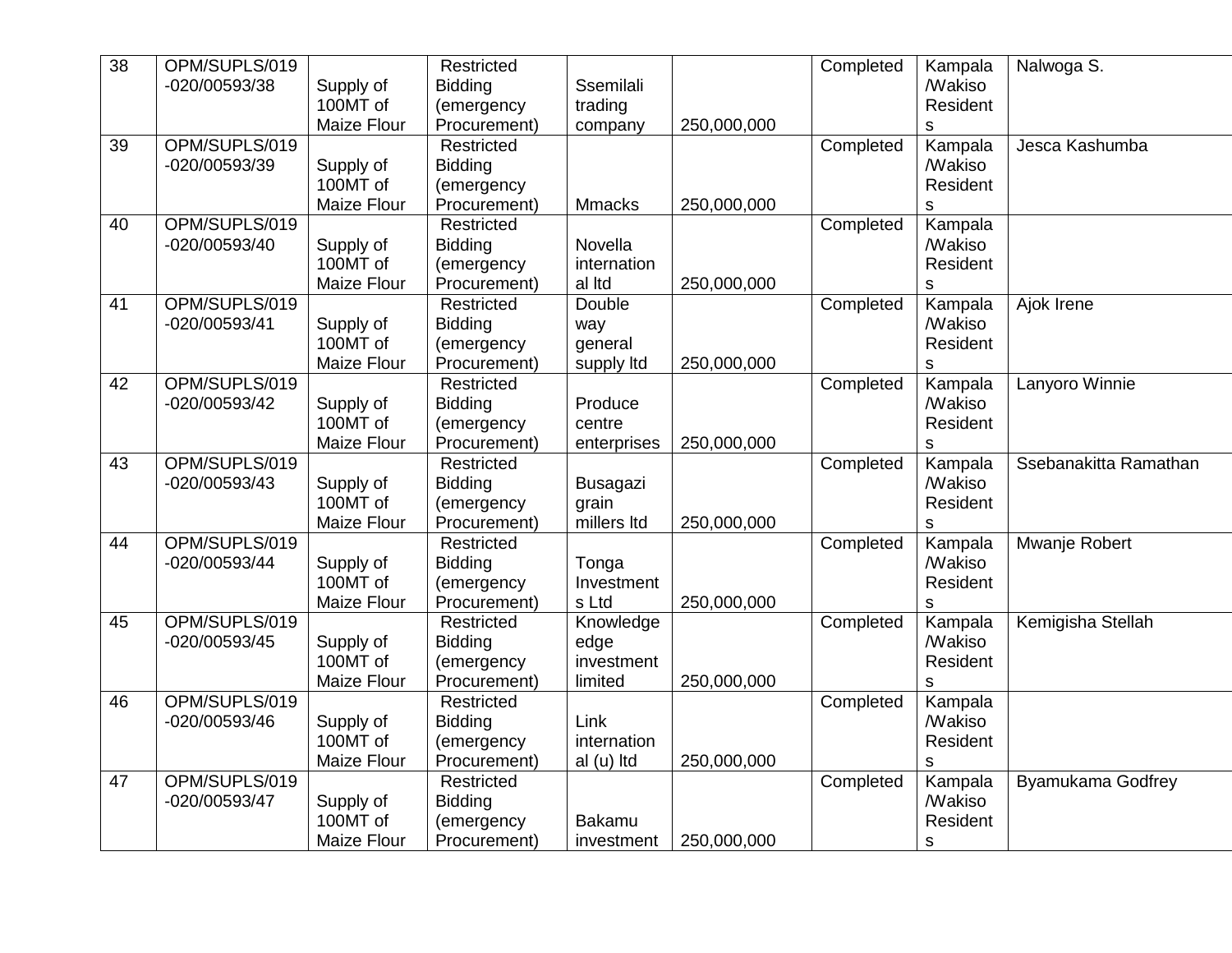| 48 | OPM/SUPLS/019 |                    | Restricted     |              |             | Completed | Kampala              | Byaruhanga Yowasi |
|----|---------------|--------------------|----------------|--------------|-------------|-----------|----------------------|-------------------|
|    | -020/00593/48 | Supply of          | <b>Bidding</b> | Kahungye     |             |           | <b><i>Makiso</i></b> |                   |
|    |               | 100MT of           | (emergency     | suppliers    |             |           | Resident             |                   |
|    |               | Maize Flour        | Procurement)   | Itd          | 250,000,000 |           | $\mathsf s$          |                   |
| 49 | OPM/SUPLS/019 |                    | Restricted     |              |             | Completed | Kampala              | Mpokya Fred       |
|    | -020/00593/49 | Supply of          | Bidding        |              |             |           | <b><i>Makiso</i></b> |                   |
|    |               | 100MT of           | (emergency     | Snl maris    |             |           | Resident             |                   |
|    |               | <b>Maize Flour</b> | Procurement)   | Itd          | 250,000,000 |           |                      |                   |
|    |               |                    |                |              |             |           | s                    |                   |
| 50 | OPM/SUPLS/019 |                    | Restricted     |              |             | Completed | Kampala              | Kyomba Moses      |
|    | -020/00593/50 | Supply of          | <b>Bidding</b> | Noonan       |             |           | <b>Makiso</b>        |                   |
|    |               | 100MT of           | (emergency     | transporter  |             |           | Resident             |                   |
|    |               | Maize Flour        | Procurement)   | s            | 250,000,000 |           | S                    |                   |
| 51 | OPM/SUPLS/019 |                    | Restricted     |              |             | Completed | Kampala              | Ngobi Moses Kyoba |
|    | -020/00593/51 | Supply of          | <b>Bidding</b> |              |             |           | <b>Makiso</b>        |                   |
|    |               | 100MT of           | (emergency     | Pagoda       |             |           | Resident             |                   |
|    |               | Maize Flour        | Procurement)   | stores Itd   | 250,000,000 |           | S                    |                   |
| 52 | OPM/SUPLS/019 |                    | Restricted     |              |             | Completed | Kampala              | Kwanzi Robert     |
|    | -020/00593/52 | Supply of          | <b>Bidding</b> |              |             |           | <b>Makiso</b>        |                   |
|    |               | 100MT of           | (emergency     | Phoebe       |             |           | Resident             |                   |
|    |               | Maize Flour        | Procurement)   | enterprises  | 250,000,000 |           | S                    |                   |
| 53 | OPM/SUPLS/019 |                    | Restricted     |              |             | Completed | Kampala              | Muhumuza Bruce    |
|    | -020/00593/53 | Supply of          | <b>Bidding</b> |              |             |           | <b><i>Makiso</i></b> |                   |
|    |               | 100MT of           | (emergency     | Bull agri-   |             |           | Resident             |                   |
|    |               | Maize Flour        | Procurement)   | supplies Itd | 250,000,000 |           |                      |                   |
| 54 | OPM/SUPLS/019 |                    | Restricted     |              |             |           | S<br>Kampala         |                   |
|    |               |                    |                |              |             | Completed |                      | Kangwa Godwin     |
|    | -020/00593/54 | Supply of          | <b>Bidding</b> |              |             |           | <b><i>Makiso</i></b> |                   |
|    |               | 100MT of           | (emergency     | Kangwa       |             |           | Resident             |                   |
|    |               | Maize Flour        | Procurement)   | godwin Itd   | 250,000,000 |           | S                    |                   |
| 55 | OPM/SUPLS/019 |                    | Restricted     |              |             | Completed | Kampala              | Katesi Vanesa     |
|    | -020/00593/55 | Supply of          | <b>Bidding</b> |              |             |           | <b><i>Makiso</i></b> |                   |
|    |               | 100MT of           | (emergency     | Mbindi (u)   |             |           | Resident             |                   |
|    |               | Maize Flour        | Procurement)   | Itd          | 250,000,000 |           | $\mathsf s$          |                   |
| 56 | OPM/SUPLS/019 |                    | Restricted     |              |             | Completed | Kampala              | Mutebi Moses      |
|    | -020/00593/56 | Supply of          | Bidding        | paroma       |             |           | <b>Makiso</b>        |                   |
|    |               | 100MT of           | (emergency     | investment   |             |           | Resident             |                   |
|    |               | Maize Flour        | Procurement)   | $(u)$ Itd    | 250,000,000 |           | S                    |                   |
| 57 | OPM/SUPLS/019 |                    | Restricted     | Green        |             | Completed | Kampala              | Sserumaga Richard |
|    | -020/00593/57 | Supply of          | <b>Bidding</b> | arrow        |             |           | <b>Makiso</b>        |                   |
|    |               | 100MT of           | (emergency     | solutions    |             |           | Resident             |                   |
|    |               | Maize Flour        | Procurement)   | Itd          | 250,000,000 |           | S                    |                   |
|    |               |                    |                |              |             |           |                      |                   |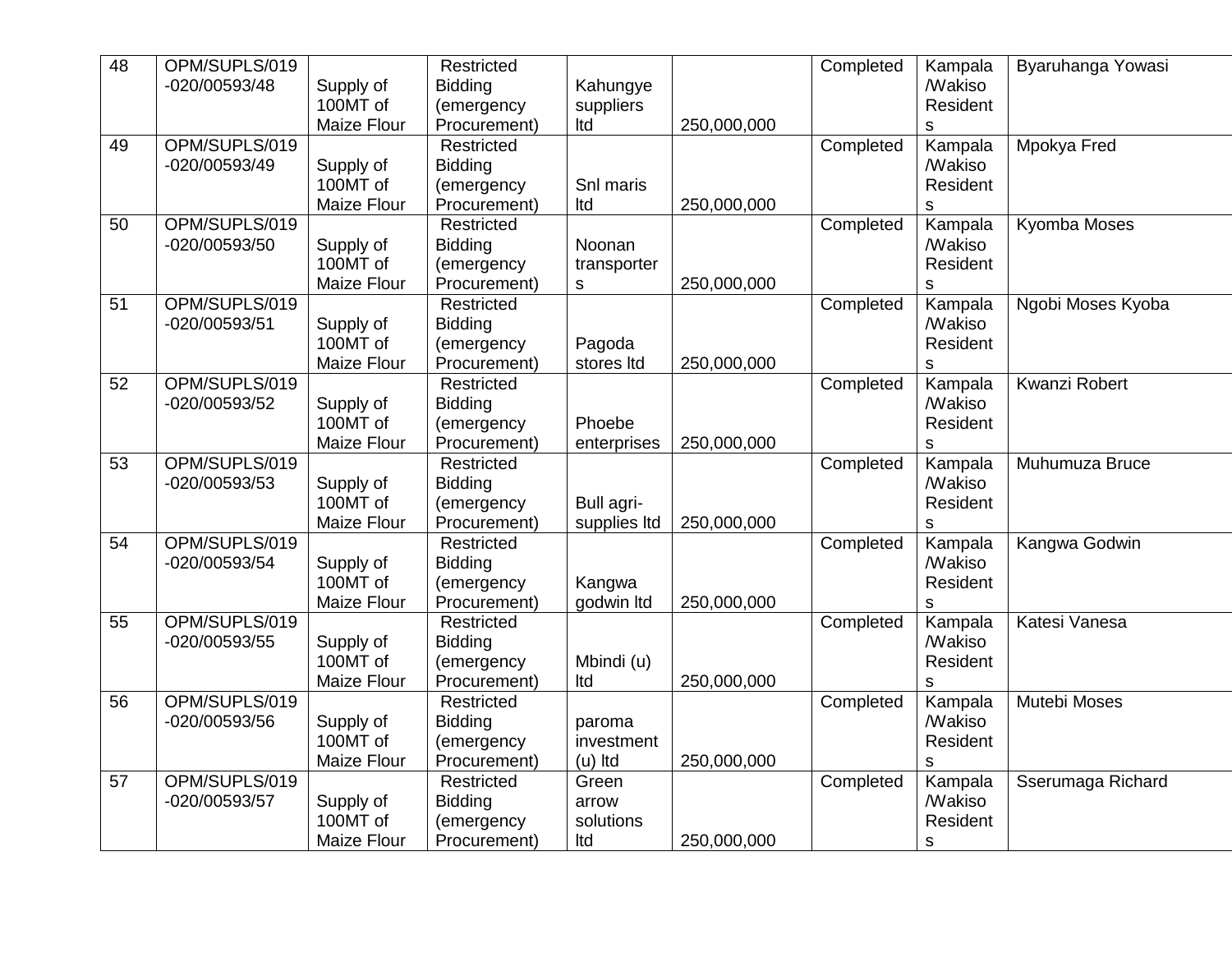| $\overline{58}$ | OPM/SUPLS/019 |                       | Restricted                 |                     |             | Completed | Kampala              | Agaba Godwin          |
|-----------------|---------------|-----------------------|----------------------------|---------------------|-------------|-----------|----------------------|-----------------------|
|                 | -020/00593/58 | Supply of             | <b>Bidding</b>             | Barukang            |             |           | <b><i>Makiso</i></b> |                       |
|                 |               | 100MT of              | (emergency                 | investment          |             |           | Resident             |                       |
|                 |               | <b>Maize Flour</b>    | Procurement)               | s Itd               | 250,000,000 |           | $\mathsf S$          |                       |
| 59              | OPM/SUPLS/019 |                       | Restricted                 |                     |             | Completed | Kampala              | Niwamanya Nelson      |
|                 | -020/00593/59 | Supply of             | <b>Bidding</b>             |                     |             |           | <b><i>Makiso</i></b> |                       |
|                 |               | 100MT of              | (emergency                 | T&B                 |             |           | Resident             |                       |
|                 |               | <b>Maize Flour</b>    | Procurement)               | enterprises         | 250,000,000 |           | $\mathbf S$          |                       |
| 60              | OPM/SUPLS/019 |                       | Restricted                 |                     |             | Completed | Kampala              | Serwanja Yunusu       |
|                 | -020/00593/60 | Supply of             | <b>Bidding</b>             |                     |             |           | <b><i>Makiso</i></b> |                       |
|                 |               | 100MT of              | (emergency                 |                     |             |           | Resident             |                       |
|                 |               | <b>Maize Flour</b>    | Procurement)               | Shy (u) Itd         | 250,000,000 |           | $\mathsf S$          |                       |
| 61              | OPM/SUPLS/019 |                       | Restricted                 |                     |             | Completed | Kampala              | <b>Norris Wiine</b>   |
|                 | -020/00593/61 | Supply of             | <b>Bidding</b>             | <b>Morritex</b>     |             |           | <b><i>Makiso</i></b> |                       |
|                 |               | 100MT of              | (emergency                 | general             |             |           | Resident             |                       |
|                 |               | Maize Flour           | Procurement)               | supplies            | 250,000,000 |           | $\mathbf S$          |                       |
| 62              | OPM/SUPLS/019 |                       | Restricted                 | Kamengo             |             | Completed | Kampala              |                       |
|                 | -020/00593/62 | Supply of             | <b>Bidding</b>             | food                |             |           | <b><i>Makiso</i></b> |                       |
|                 |               | 100MT of              | (emergency                 | producers           |             |           | Resident             |                       |
|                 |               | Maize Flour           | Procurement)               | suppliers           | 250,000,000 |           | $\mathbf S$          |                       |
| 63              | OPM/SUPLS/019 |                       | Restricted                 |                     |             | Completed | Kampala              | Twahirwa Jean De Dieu |
|                 | -020/00593/63 | Supply of             | <b>Bidding</b>             | Mubende             |             |           | <b><i>Makiso</i></b> |                       |
|                 |               | 100MT of              | (emergency                 | agro                |             |           | Resident             |                       |
|                 |               | Maize Flour           | Procurement)               | supplies Itd        | 250,000,000 |           | $\mathsf S$          |                       |
| 64              | OPM/SUPLS/019 |                       | Restricted                 |                     |             | Completed | Kampala              | Kenneth Kiiza         |
|                 | -020/00593/64 | Supply of             | <b>Bidding</b>             | Kemcon              |             |           | <b><i>Makiso</i></b> |                       |
|                 |               | 100MT of              | (emergency                 | <b>Distributors</b> |             |           | Resident             |                       |
|                 |               | Maize Flour           | Procurement)               |                     | 250,000,000 |           | $\mathsf S$          |                       |
| 65              | OPM/SUPLS/019 |                       | Restricted                 | Arise and           |             | Completed | Kampala              | <b>Bwire Joseph</b>   |
|                 | -020/00593/65 |                       | <b>Bidding</b>             | shine               |             |           | <b>Makiso</b>        |                       |
|                 |               | Supply of<br>100MT of |                            |                     |             |           |                      |                       |
|                 |               |                       | (emergency                 | maize               |             |           | Resident             |                       |
| 66              | OPM/SUPLS/019 | Maize Flour           | Procurement)<br>Restricted | millers ltd         | 250,000,000 |           | $\mathsf S$          |                       |
|                 |               |                       |                            | <b>JB</b>           |             | Completed | Kampala              | JB Senooga            |
|                 | -020/00593/66 | Supply of             | <b>Bidding</b>             | investment          |             |           | <b><i>Makiso</i></b> |                       |
|                 |               | 100MT of              | (emergency                 | s Itd               |             |           | Resident             |                       |
|                 |               | Maize Flour           | Procurement)               |                     | 250,000,000 |           | $\mathsf S$          |                       |
| 67              | OPM/SUPLS/019 |                       | Restricted                 | Afrique             |             | Completed | Kampala              | Henry Kasumba Musisi  |
|                 | -020/00593/67 | Supply of             | <b>Bidding</b>             | commoditie          |             |           | <b><i>Makiso</i></b> |                       |
|                 |               | 48MT of               | (emergency                 | s Itd               |             |           | Resident             |                       |
|                 |               | <b>Maize Flour</b>    | Procurement)               |                     | 120,000,000 |           | $\mathsf S$          |                       |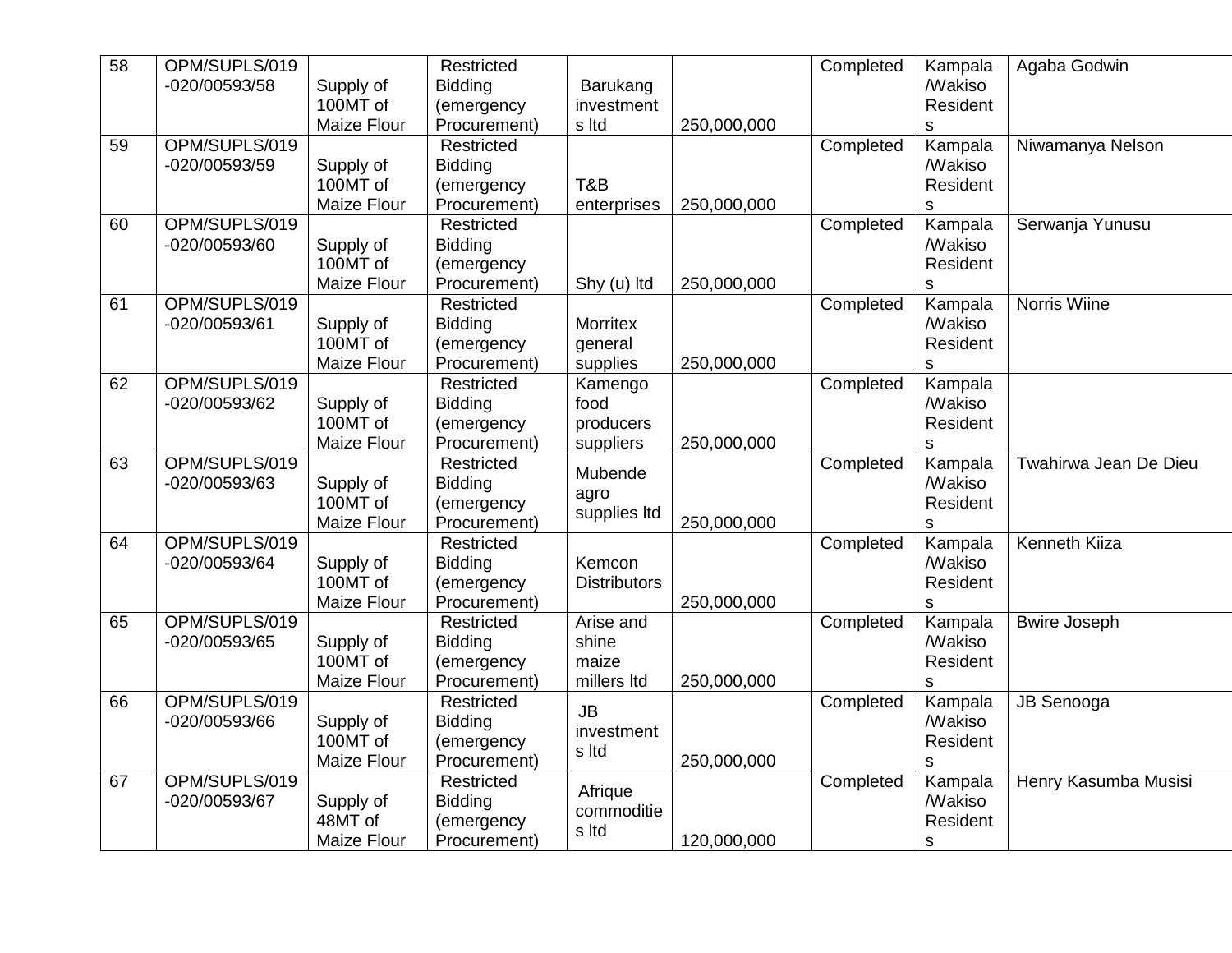| 68 | OPM/SUPLS/019 |                    | Restricted     | Sunrise          |             | Completed | Kampala              | <b>Vicent Montheiro</b> |
|----|---------------|--------------------|----------------|------------------|-------------|-----------|----------------------|-------------------------|
|    | -020/00593/68 | Supply of          | <b>Bidding</b> | commoditie       |             |           | <b><i>Makiso</i></b> |                         |
|    |               | 100MT of           | (emergency     | s Itd            |             |           | Resident             |                         |
|    |               | Maize Flour        | Procurement)   |                  | 250,000,000 |           | $\mathsf S$          |                         |
| 69 | OPM/SUPLS/019 |                    | Restricted     |                  |             | Completed | Kampala              | Alfred Mwangi           |
|    | -020/00593/69 | Supply of          | <b>Bidding</b> |                  |             |           | <b>Wakiso</b>        |                         |
|    |               | 48MT of            | (emergency     | Grain pulse      |             |           | Resident             |                         |
|    |               | <b>Maize Flour</b> | Procurement)   | Itd              | 120,000,000 |           | s                    |                         |
| 70 | OPM/SUPLS/019 |                    | Restricted     |                  |             | Completed | Kampala              | Aliyo B. Micheal        |
|    | -020/00593/70 | Supply of          | <b>Bidding</b> |                  |             |           | <b>Makiso</b>        |                         |
|    |               | 100MT of           | (emergency     | Agahikaine       |             |           | Resident             |                         |
|    |               | Maize Flour        | Procurement)   | grain            | 250,000,000 |           | S                    |                         |
| 71 | OPM/SUPLS/019 |                    | Restricted     |                  |             | Completed | Kampala              | Martin K. Mbonye        |
|    | -020/00593/71 | Supply of          | <b>Bidding</b> | Family           |             |           | <b>Makiso</b>        |                         |
|    |               | 100MT of           | (emergency     | grain            |             |           | Resident             |                         |
|    |               | Maize Flour        | Procurement)   | masters Itd      | 250,000,000 |           | s                    |                         |
| 72 | OPM/SUPLS/019 |                    | Restricted     |                  |             | Completed | Kampala              | <b>Christopher Data</b> |
|    | -020/00593/72 | Supply of          | <b>Bidding</b> | Lota agro        |             |           | <b><i>Makiso</i></b> |                         |
|    |               | 100MT of           | (emergency     | processors       |             |           | Resident             |                         |
|    |               | Maize Flour        | Procurement)   | Itd              | 250,000,000 |           | s                    |                         |
| 73 | OPM/SUPLS/019 |                    | Restricted     |                  |             | Completed | Kampala              | <b>Hanif Moledina</b>   |
|    | -020/00593/73 | Supply of          | <b>Bidding</b> | Produce &        |             |           | <b>Makiso</b>        | Marjorie Nuwagaba       |
|    |               | 48MT of            | (emergency     | commoditie       |             |           | Resident             |                         |
|    |               | <b>Maize Flour</b> | Procurement)   | s Itd            | 120,000,000 |           | s                    |                         |
| 74 | OPM/SUPLS/019 |                    | Restricted     |                  |             | Completed | Kampala              | Ben Mugisha             |
|    | -020/00593/74 | Supply of          | Bidding        | Acila            |             |           | <b>Makiso</b>        |                         |
|    |               | 100MT of           | (emergency     | enterprises      |             |           | Resident             |                         |
|    |               | Maize Flour        | Procurement)   | Itd              | 250,000,000 |           | S                    |                         |
| 75 | OPM/SUPLS/019 |                    | Restricted     |                  |             | Completed | Kampala              | <b>Isaac Mukasa</b>     |
|    | -020/00593/75 | Supply of          | Bidding        | <b>Biyinzika</b> |             |           | <b>Makiso</b>        |                         |
|    |               | 100MT of           | (emergency     | enterprises      |             |           | Resident             |                         |
|    |               | Maize Flour        | Procurement)   | Itd              | 250,000,000 |           | S                    |                         |
| 76 | OPM/SUPLS/019 |                    | Restricted     |                  |             | Completed | Kampala              | Kyobe Muhamed           |
|    | -020/00593/76 | Supply of          | Bidding        |                  |             |           | <b><i>Makiso</i></b> |                         |
|    |               | 78MT of            | (emergency     | Moze trust       |             |           | Resident             |                         |
|    |               | Maize Flour        | Procurement)   | farmers Itd      | 180,000,000 |           | s                    |                         |
| 77 | OPM/SUPLS/019 |                    | Restricted     |                  |             | Completed | Kampala              | Alex Sejjuta            |
|    | -020/00593/77 | Supply of          | <b>Bidding</b> | Maganjo          |             |           | <b>Makiso</b>        |                         |
|    |               | 100MT of           | (emergency     | grain            |             |           | Resident             |                         |
|    |               | Maize Flour        | Procurement)   | millers Itd      | 250,000,000 |           | $\mathsf S$          |                         |
|    |               |                    |                |                  |             |           |                      |                         |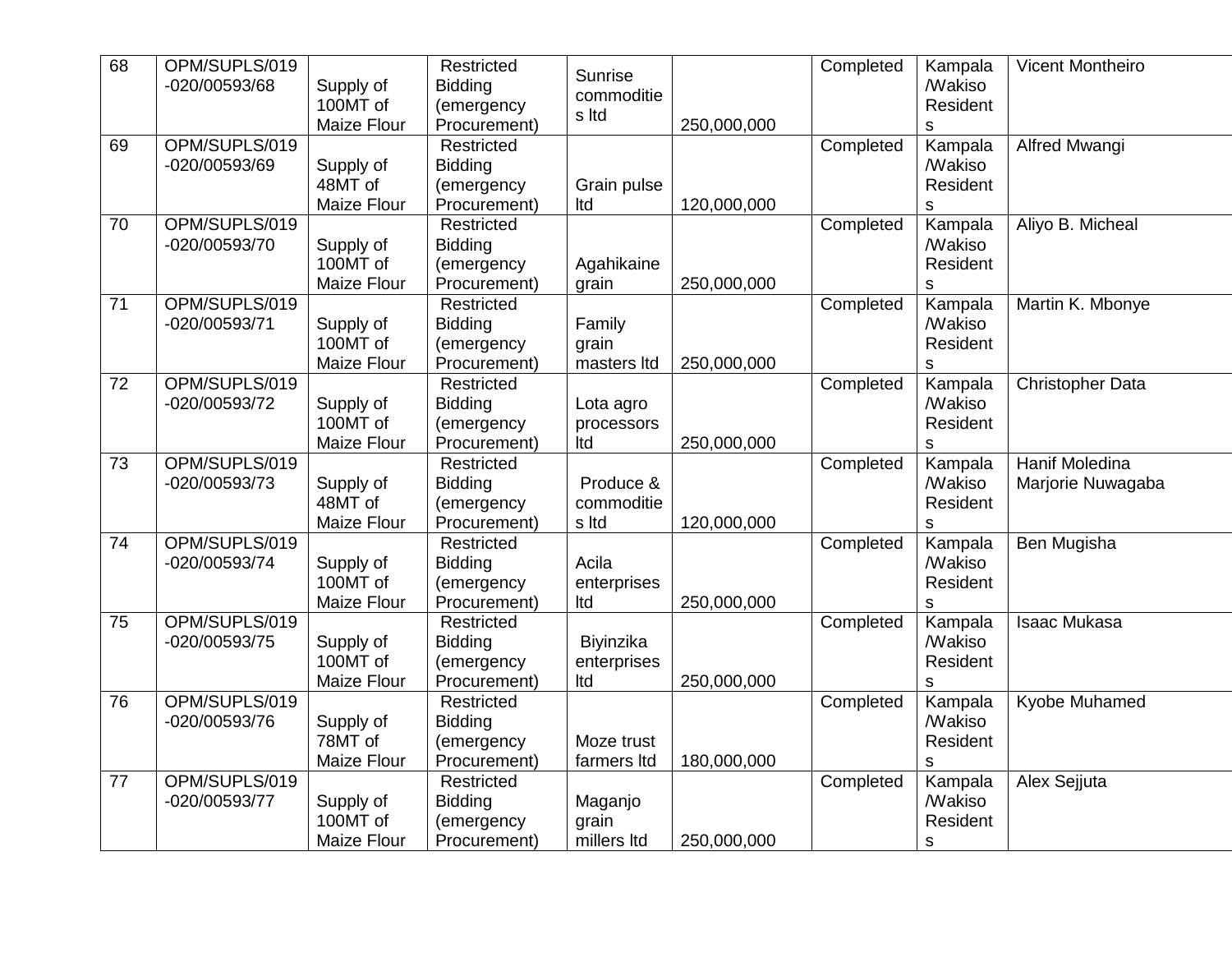| 78 | OPM/SUPLS/019<br>-020/00593/78 | Supply of              | Restricted<br><b>Bidding</b> |                     |               | Completed | Kampala<br><b>Makiso</b>         | Twiine Dan                  |
|----|--------------------------------|------------------------|------------------------------|---------------------|---------------|-----------|----------------------------------|-----------------------------|
|    |                                | 100MT of               | (emergency                   |                     |               |           | Resident                         |                             |
|    |                                | Maize Flour            | Procurement)                 | Danex Itd           | 250,000,000   |           | S                                |                             |
| 79 | OPM/SUPLS/019                  |                        | Restricted                   |                     |               | Completed | Kampala                          | Kamira Abdallah             |
|    | -020/00593/79                  | Supply of              | <b>Bidding</b>               | Kam                 |               |           | <b><i>Makiso</i></b>             |                             |
|    |                                | 100MT of               | (emergency                   | suppliers           |               |           | Resident                         |                             |
|    |                                | Maize Flour            | Procurement)                 | Itd                 | 250,000,000   |           | s                                |                             |
| 80 | OPM/SUPLS/019                  |                        | Restricted                   |                     |               | Completed | Kampala                          | Kasadha Derrick             |
|    | -020/00593/80                  | Supply of<br>50MT of   | <b>Bidding</b>               |                     |               |           | <b><i>Makiso</i></b><br>Resident |                             |
|    |                                | Maize Flour            | (emergency<br>Procurement)   | Studio 505          | 125,000,000   |           | S                                |                             |
| 81 | OPM/SUPLS/019                  |                        | Restricted                   | Askar               |               | Completed | Kampala                          | Kellen Kayonga              |
|    | -020/00593/81                  | Supply of              | <b>Bidding</b>               | general             |               |           | <b><i>Makiso</i></b>             |                             |
|    |                                | 100MT of               | (emergency                   | merchandi           |               |           | Resident                         |                             |
|    |                                | Maize Flour            | Procurement)                 | se                  | 250,000,000   |           | s                                |                             |
| 82 | OPM/SUPLS/019                  |                        | Restricted                   |                     |               | Completed | Kampala                          | Byamukama Fred              |
|    | -020/00593/82                  | Supply of              | <b>Bidding</b>               | Incargo             |               |           | <b>Makiso</b>                    |                             |
|    |                                | 100MT of               | (emergency                   | freighters&         |               |           | Resident                         |                             |
|    |                                | <b>Maize Flour</b>     | Procurement)                 | agents Itd          | 250,000,000   |           | s                                |                             |
|    |                                | <b>BEANS</b>           |                              |                     |               |           |                                  |                             |
| 83 | OPM/SUPLS/019                  | Supply of              | Restricted                   | Aponye (U)          | 4,401,000,000 | Completed | Kampala                          | Appollo Nyegamehe           |
|    | -020/00593/83                  | 978MT of               | <b>Bidding</b>               | Ltd                 |               |           | <b>Makiso</b>                    |                             |
|    |                                | <b>Beans</b>           | (emergency                   |                     |               |           | Resident                         |                             |
| 84 | OPM/SUPLS/019                  |                        | Procurement)<br>Restricted   |                     | 8,100,000,000 |           | S                                |                             |
|    | -020/00593/84                  | Supply of<br>1800MT of | <b>Bidding</b>               | Operation<br>Wealth |               | Completed | Kampala<br><b>Makiso</b>         | Sylivia Owori               |
|    |                                | <b>Beans</b>           | (emergency                   | Creation            |               |           | Resident                         |                             |
|    |                                |                        | Procurement)                 |                     |               |           | s                                |                             |
| 85 | OPM/SUPLS/019                  | Supply of              | Restricted                   | Global              | 1,350,000,000 | Completed | Kampala                          | Letisha Jjingo Nalongo Kawe |
|    | -020/00593/85                  | 300MT of               | <b>Bidding</b>               | Centre              |               |           | <b>Makiso</b>                    | Godfrey Nyeenya Ssekoba     |
|    |                                | <b>Beans</b>           | (emergency                   |                     |               |           | Resident                         |                             |
|    |                                |                        | Procurement)                 |                     |               |           | s                                |                             |
|    |                                |                        |                              |                     |               |           |                                  |                             |
| 86 | OPM/SUPLS/019                  | Supply of              | Restricted                   |                     |               | Completed | Kampala                          | David Zhao                  |
|    | -020/00593/86                  | 978MT of               | <b>Bidding</b>               |                     |               |           | <b><i>Makiso</i></b>             |                             |
|    |                                | <b>Beans</b>           | (emergency                   | Olympic             |               |           | Resident                         |                             |
|    |                                |                        | Procurement)                 | Milling             | 450,000,000   |           | s                                |                             |
| 87 | OPM/SUPLS/019                  | Supply of              |                              |                     |               | Completed | Kampala                          | Mulwana Koga                |
|    | -020/00593/87                  | 100MT of               | Restricted                   | Syrd Group          |               |           | <b><i>Makiso</i></b>             |                             |
|    |                                | <b>Beans</b>           | <b>Bidding</b>               | Ltd                 | 450,000,000   |           |                                  |                             |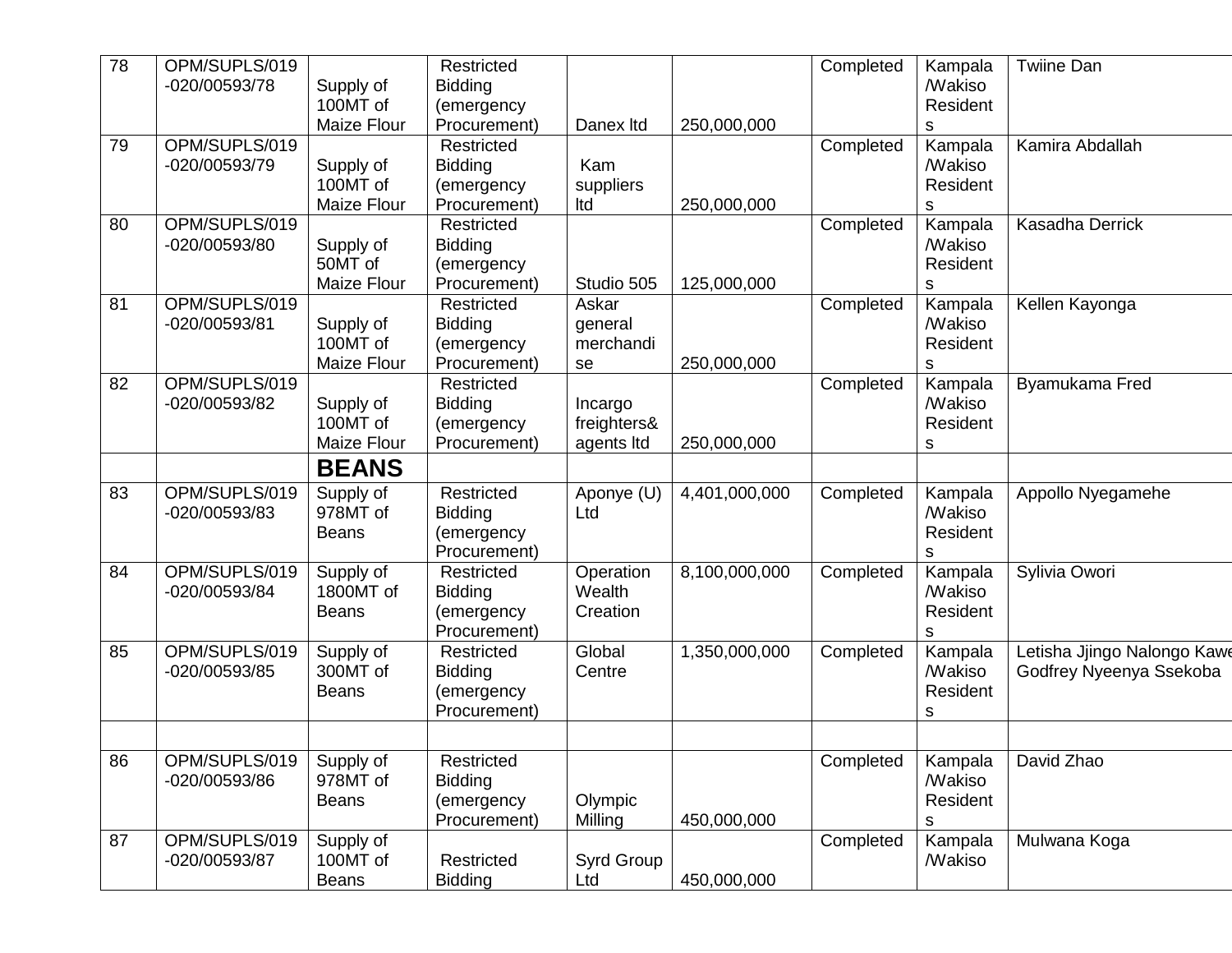|    |                                |                                       | (emergency<br>Procurement)                                 |                                                    |               |           | Resident<br>s                                            |                      |
|----|--------------------------------|---------------------------------------|------------------------------------------------------------|----------------------------------------------------|---------------|-----------|----------------------------------------------------------|----------------------|
| 88 | OPM/SUPLS/019<br>-020/00593/88 | Supply of<br>100MT of<br><b>Beans</b> | Restricted<br><b>Bidding</b><br>(emergency<br>Procurement) | Mega Tech                                          | 450,000,000   | Completed | Kampala<br><b><i>Makiso</i></b><br>Resident<br>s         | Moses Adonyo Olet    |
| 89 | OPM/SUPLS/019<br>-020/00593/89 | Supply of<br>100MT of<br><b>Beans</b> | Restricted<br><b>Bidding</b><br>(emergency<br>Procurement) | Link Global<br>Community<br>$(U)$ Ltd              | 450,000,000   | Completed | Kampala<br><b>Makiso</b><br>Resident<br>s                |                      |
| 90 | OPM/SUPLS/019<br>-020/00593/90 | Supply of<br>100MT of<br><b>Beans</b> | Restricted<br><b>Bidding</b><br>(emergency<br>Procurement) | St. Mount-<br>Camel                                | 450,000,000   | Completed | Kampala<br><b>Makiso</b><br>Resident<br>s                |                      |
| 91 | OPM/SUPLS/019<br>-020/00593/91 | Supply of<br>100MT of<br><b>Beans</b> | Restricted<br>Bidding<br>(emergency<br>Procurement)        | Produce<br>buyers &<br>suppliers                   | 450,000,000   | Completed | Kampala<br><b>Makiso</b><br>Resident<br>S                |                      |
| 92 | OPM/SUPLS/019<br>-020/00593/92 | Supply of<br>100MT of<br><b>Beans</b> | Restricted<br><b>Bidding</b><br>(emergency<br>Procurement) | Mubende<br>agro<br>suppliers                       | 450,000,000   | Completed | Kampala<br><b><i>Makiso</i></b><br>Resident<br>s         | Jean Twahirwa        |
| 93 | OPM/SUPLS/019<br>-020/00593/93 | Supply of<br>180MT of<br><b>Beans</b> | Restricted<br><b>Bidding</b><br>(emergency<br>Procurement) | <b>MMACKS</b><br><b>INVESTME</b><br><b>NTS LTD</b> | 810,000,000   | Completed | Kampala<br><b>Makiso</b><br>Resident<br>S                | Jessica Kashumba     |
| 94 | OPM/SUPLS/019<br>-020/00593/94 | Supply of<br>100MT of<br><b>Beans</b> | Restricted<br><b>Bidding</b><br>(emergency<br>Procurement) | Streamline<br><b>Consult Ltd</b>                   | 450,000,000   | Completed | Kampala<br><b>Makiso</b><br>Resident<br>s                |                      |
| 95 | OPM/SUPLS/019<br>-020/00593/95 | Supply of<br>370MT of<br><b>Beans</b> | Restricted<br><b>Bidding</b><br>(emergency<br>Procurement) | $TRC$ (U)<br><b>LTD</b>                            | 1,665,000,000 | Completed | Kampala<br><b>Makiso</b><br>Resident<br>s                | Rwaboona Denis       |
| 96 | OPM/SUPLS/019<br>-020/00593/97 | Supply of<br>30MT of<br><b>Beans</b>  | Restricted<br><b>Bidding</b><br>(emergency<br>Procurement) | Leela<br>Foundation                                | 135,000,000   | Completed | Kampala<br><b>Makiso</b><br>Resident<br>s                |                      |
| 97 | OPM/SUPLS/019<br>-020/00593/98 | Supply of<br>100MT of<br><b>Beans</b> | Restricted<br><b>Bidding</b><br>(emergency<br>Procurement) | Hamma<br><b>Supplies</b><br><b>SMC Ltd</b>         | 450,000,000   | Completed | Kampala<br><b><i>Makiso</i></b><br>Resident<br>${\sf S}$ | Lubega Bashir Kasoke |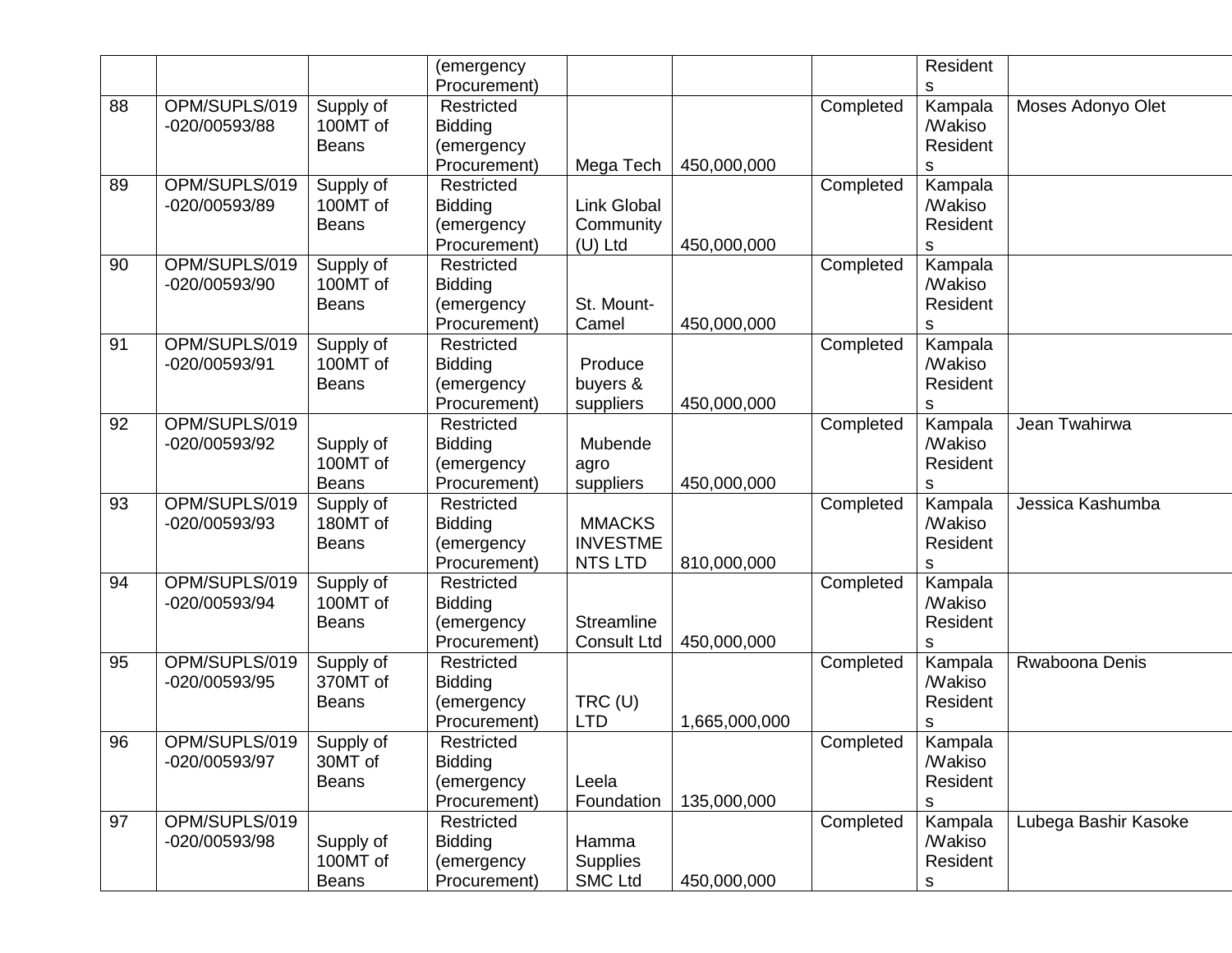| $\overline{98}$ | OPM/SUPLS/019<br>-020/00593/99  | Supply of<br>77MT of<br><b>Beans</b>  | Restricted<br><b>Bidding</b><br>(emergency<br>Procurement) | Serumaga<br>and<br><b>Brothers</b><br>Ltd              | 346,500,000 | Completed | Kampala<br><b>Makiso</b><br>Resident<br>S                   | David Ainebyoona           |
|-----------------|---------------------------------|---------------------------------------|------------------------------------------------------------|--------------------------------------------------------|-------------|-----------|-------------------------------------------------------------|----------------------------|
| 99              | OPM/SUPLS/019<br>-020/00593/100 | Supply of<br>30MT of<br><b>Beans</b>  | Restricted<br><b>Bidding</b><br>(emergency<br>Procurement) | Proma<br>Company<br>Ltd                                | 90,000,000  | Completed | Kampala<br><b>Makiso</b><br>Resident<br>S                   | Moses Mutebi               |
| 100             | OPM/SUPLS/019<br>-020/00593/101 | Supply of<br>100MT of<br><b>Beans</b> | Restricted<br><b>Bidding</b><br>(emergency<br>Procurement) | Dingxiang<br>East Africa<br>Ent. Ltd                   | 450,000,000 | Completed | Kampala<br><b>Makiso</b><br>Resident<br>S                   | <b>Tumwine Coleen</b>      |
| 101             | OPM/SUPLS/019<br>-020/00593/102 | Supply of<br>100MT of<br><b>Beans</b> | Restricted<br><b>Bidding</b><br>(emergency<br>Procurement) | Western<br>Agro<br>processing                          | 450,000,000 | Completed | Kampala<br><b>Makiso</b><br>Resident<br>$\mathsf S$         | James Byekwaso             |
| 102             | OPM/SUPLS/019<br>-020/00593/103 | Supply of<br>100MT of<br><b>Beans</b> | Restricted<br><b>Bidding</b><br>(emergency<br>Procurement) | Afro cereal<br>investment<br>s Itd                     | 450,000,000 | Completed | Kampala<br><b><i>Makiso</i></b><br>Resident<br>$\mathsf{s}$ | <b>Richard Kaneesi</b>     |
| 103             | OPM/SUPLS/019<br>-020/00593/104 | Supply of<br>100MT of<br><b>Beans</b> | Restricted<br><b>Bidding</b><br>(emergency<br>Procurement) | <b>GRAIN</b><br><b>PULSE</b><br><b>LTD</b>             | 450,000,000 | Completed | Kampala<br><b>Makiso</b><br>Resident<br>$\mathsf{s}$        | Alfred Mwangi              |
| 104             | OPM/SUPLS/019<br>-020/00593/105 | Supply of<br>100MT of<br><b>Beans</b> | Restricted<br><b>Bidding</b><br>(emergency<br>Procurement) | <b>AFRO KAI</b><br><b>LTD</b>                          | 450,000,000 | Completed | Kampala<br><b>Makiso</b><br>Resident<br>S                   | Chris Kaijuka              |
| 105             | OPM/SUPLS/019<br>-020/00593/106 | Supply of<br>100MT of<br><b>Beans</b> | Restricted<br><b>Bidding</b><br>(emergency<br>Procurement) | <b>BARRON</b><br><b>PROJECT</b><br>S                   | 450,000,000 | Completed | Kampala<br><b>Makiso</b><br>Resident<br>$\mathsf S$         | Dennis Atamba              |
| 106             | OPM/SUPLS/019<br>-020/00593/107 | Supply of<br>100MT of<br><b>Beans</b> | Restricted<br><b>Bidding</b><br>(emergency<br>Procurement) | <b>BRIDE</b><br><b>HOUSE</b><br><b>LTD</b>             | 450,000,000 | Completed | Kampala<br><b><i>Makiso</i></b><br>Resident<br>$\mathsf{s}$ | <b>Musiimenta Caroline</b> |
| 107             | OPM/SUPLS/019<br>-020/00593/108 | Supply of<br>100MT of<br>Beans        | Restricted<br><b>Bidding</b><br>(emergency<br>Procurement) | <b>BATAB</b><br><b>GENERAL</b><br><b>SUPPLIER</b><br>S | 450,000,000 | Completed | Kampala<br><b>Makiso</b><br>Resident<br>S                   | Kobusingye Margaret        |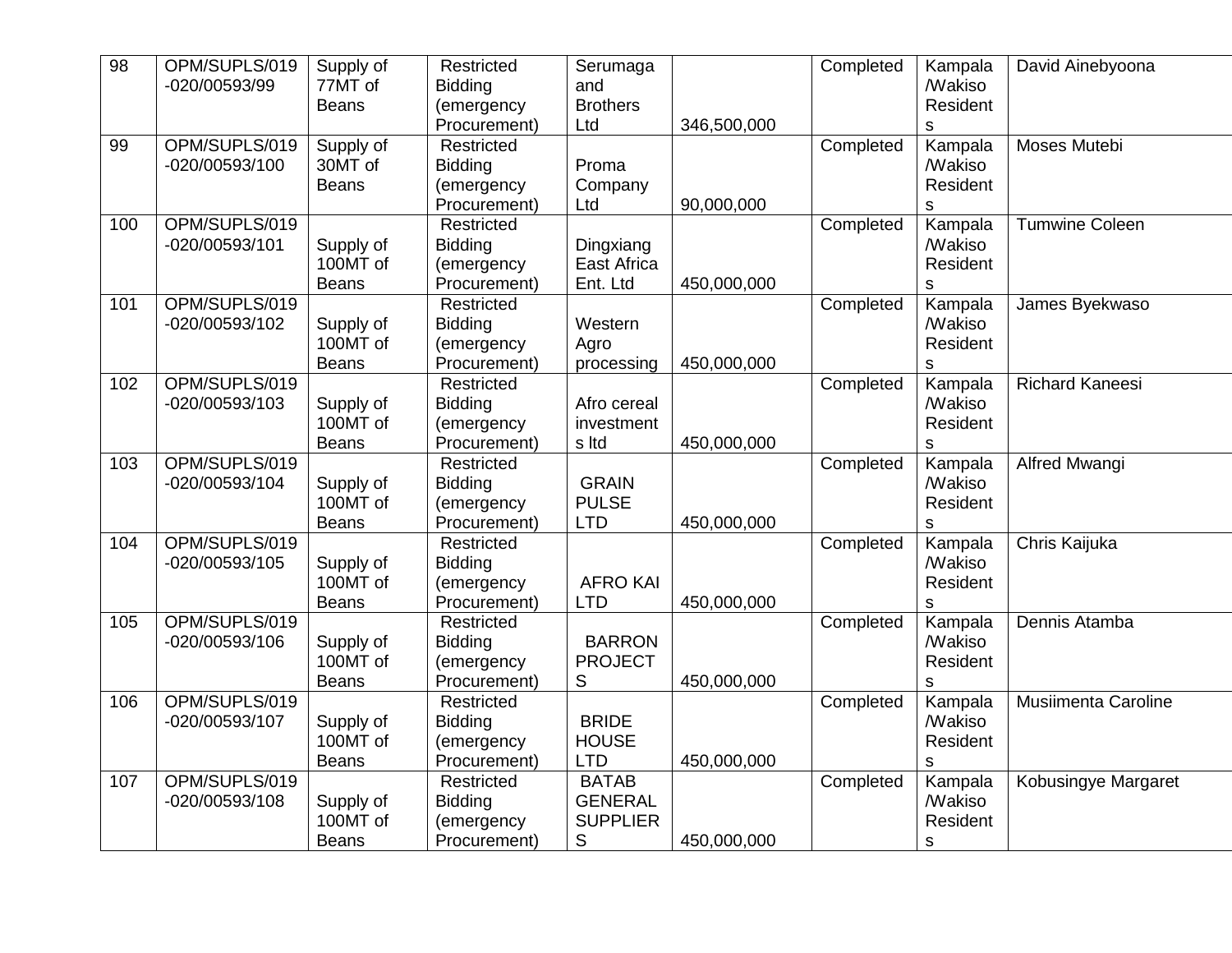| 108 | OPM/SUPLS/019  |              | Restricted     |                    |             | Completed | Kampala              | <b>Robert Winyi</b>      |
|-----|----------------|--------------|----------------|--------------------|-------------|-----------|----------------------|--------------------------|
|     | -020/00593/109 | Supply of    | <b>Bidding</b> |                    |             |           | <b><i>Makiso</i></b> |                          |
|     |                | 100MT of     | (emergency     | Be Wise            |             |           | Resident             |                          |
|     |                | <b>Beans</b> | Procurement)   | $(U)$ Ltd          | 450,000,000 |           | s                    |                          |
| 109 | OPM/SUPLS/019  |              | Restricted     |                    |             | Completed | Kampala              |                          |
|     | -020/00593/110 | Supply of    | <b>Bidding</b> |                    |             |           | <b>Makiso</b>        |                          |
|     |                | 100MT of     | (emergency     | Roju (U)           |             |           | Resident             |                          |
|     |                | <b>Beans</b> | Procurement)   | Ltd                | 450,000,000 |           | s                    |                          |
| 110 | OPM/SUPLS/019  |              | Restricted     |                    |             | Completed | Kampala              | Kintu Simon              |
|     | -020/00593/111 | Supply of    | <b>Bidding</b> |                    |             |           | <b><i>Makiso</i></b> |                          |
|     |                | 100MT of     | (emergency     | Aby and            |             |           | Resident             |                          |
|     |                | <b>Beans</b> | Procurement)   | Kay                | 450,000,000 |           | s                    |                          |
| 111 | OPM/SUPLS/019  |              | Restricted     |                    |             | Completed | Kampala              | Mwanje Robert            |
|     | -020/00593/112 | Supply of    | <b>Bidding</b> | Tonga              |             |           | <b><i>Makiso</i></b> |                          |
|     |                | 100MT of     | (emergency     | Investment         |             |           | Resident             |                          |
|     |                | <b>Beans</b> | Procurement)   | s Ltd              | 450,000,000 |           | S                    |                          |
| 112 | OPM/SUPLS/019  |              | Restricted     |                    |             | Completed | Kampala              | Jolly Kyomugisha         |
|     | -020/00593/113 | Supply of    | <b>Bidding</b> |                    |             |           | <b><i>Makiso</i></b> |                          |
|     |                | 100MT of     | (emergency     | Jolly              |             |           | Resident             |                          |
|     |                | <b>Beans</b> | Procurement)   | Associates         | 450,000,000 |           | s                    |                          |
| 113 | OPM/SUPLS/019  |              | Restricted     |                    |             | Completed | Kampala              | Akombe Gildon            |
|     | -020/00593/114 | Supply of    | <b>Bidding</b> |                    |             |           | <b><i>Makiso</i></b> |                          |
|     |                | 200MT of     | (emergency     |                    |             |           | Resident             |                          |
|     |                | <b>Beans</b> | Procurement)   | <b>Bresun</b>      | 900,000,000 |           | s                    |                          |
| 114 | OPM/SUPLS/019  |              |                | <b>INCARGO</b>     |             | Completed | Kampala              | Byamukama Fred           |
|     | -020/00593/115 |              | Restricted     | <b>FREIGHTE</b>    |             |           | <b>Makiso</b>        |                          |
|     |                | Supply of    | <b>Bidding</b> | RS&                |             |           | Resident             |                          |
|     |                | 100MT of     | (emergency     | <b>AGENTS</b>      |             |           | s                    |                          |
|     |                | <b>Beans</b> | Procurement)   | <b>LTD</b>         | 450,000,000 |           |                      |                          |
| 115 | OPM/SUPLS/019  | Supply of    | <b>Direct</b>  | Mentha             |             | Completed | Kampala              |                          |
|     | $-020/00594$   | 300,000kg of | Procurement    | Group              | 900,000,000 |           | <b>Makiso</b>        |                          |
|     |                | Sugar        |                | (SCOUL)            |             |           | Resident             |                          |
|     |                |              |                |                    |             |           | $\mathbf S$          |                          |
| 116 | OPM/SUPLS/019  | Supply of    | Restricted     | <b>Pearl Diary</b> | 791,656,000 | Completed | Kampala              | Davendra Seth            |
|     | $-020/00595$   | 23,333kg     | <b>Bidding</b> | Farmers            |             |           | <b>Makiso</b>        |                          |
|     |                | Powdered     | (emergency     | Ltd                |             |           | Resident             |                          |
|     |                | <b>Milk</b>  | Procurement    |                    |             |           | $\mathsf S$          |                          |
| 117 | OPM/SUPLS/019  | Supply of    | Request for    | Eryan              | 99,989,724  | Completed | <b>Task</b>          | <b>Banura T Florence</b> |
|     | -020/00596     | Personal     | Quotation      | <b>Business</b>    |             |           | force                |                          |
|     |                | Protective   | method         | Solutions          |             |           | distributin          |                          |
|     |                | Equipment    | (emergency     | Limited            |             |           | g relief             |                          |
|     |                |              | Procurement)   |                    |             |           | food                 |                          |